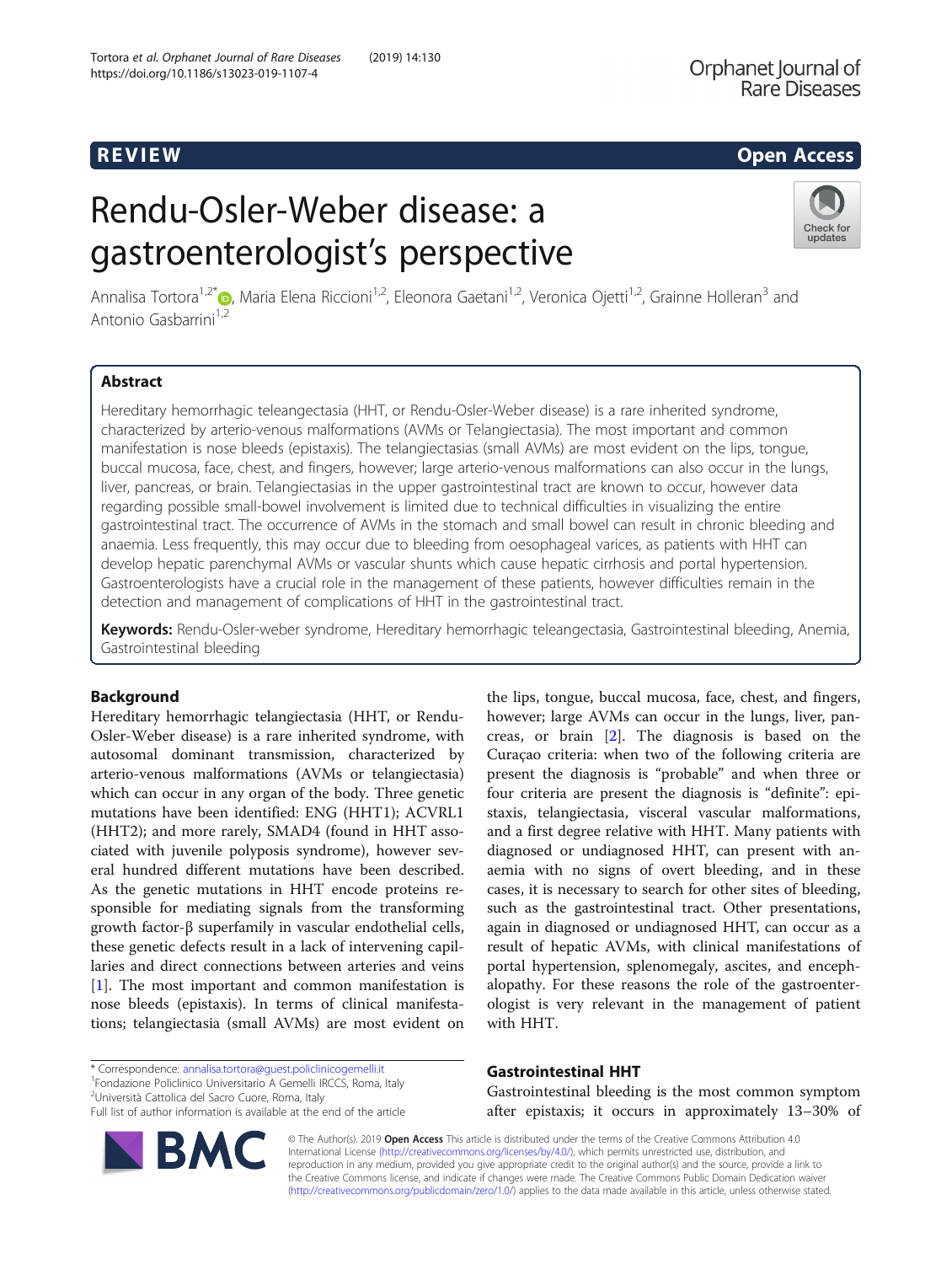HHT patients, and most commonly begins after 50 years of age [\[3](#page-3-0)]. There are many case-reports and case series published in the literature describing patients with overt or obscure gastrointestinal bleeding, however, specific data regarding the occurrence of gastrointestinal bleeding related to HHT is still lacking  $[4, 5]$  $[4, 5]$  $[4, 5]$ . In an article by Canzonieri et al. they describe a cohort of 22 HHT patients who underwent gastroduodenoscopy, capsule endoscopy and colonoscopy. The aim of the study was to assess the distribution, number, size, and type of telangiectasia in relation to HHT genotype (ENG or ACVRL1 mutation). They showed that gastrointestinal tract involvement in HHT patients appears to occur more frequently in the duodenum (in 86% of HHT-1 patients and 77% of HHT-2 patients at gastroduodenoscopy; in all HHT-1 patients and in 84% of HHT-2 patients at video capsule endoscopy; and in 1 patient from each group at colonoscopy)  $[1]$  $[1]$ . Ha et al. describe a case of HHT-2 with multiple gastric angiodysplastic lesions requiring admission for melena, and stroke due to intracranial hemorrhage, who was treated with conservative treatment (Proton Pump Inhibitors). The patient was hospitalized on a further occasion at which point genetic testing for HHT was performed with the detection of a mutation in the ALK1 gene [\[6](#page-3-0)]. Proctor et al. performed enteroscopy in 27 randomly selected HHT patients, and determined that the presence and number of gastric and duodenal telangiectasia correlated with the presence and number of jejunal lesions [\[7](#page-3-0)]. A further study by Ingrosso et al. performed gastroscopy and capsule endoscopy in HHT patients and demonstrated a 56% prevalence of small-bowel telangiectasia in patients with HHT [\[5\]](#page-3-0). At present, the majority of data reported in the literature is derived from these case reports or case series and to date no large multicentre randomized trials have been undertaken on the management of this special population.

The management of these patients is focused on resolving the acute presentation of anaemia and iron deficiency, and stopping the bleeding or melena, at the site of occurrence in the gastrointestinal tract. Significant problems are related to the need for blood transfusions and a higher morbidity and mortality associated with the anaemia. In these patients, it can often be difficult to diagnosis the disease due to a more advanced age at the onset of symptoms, and due to difficulties in identifying the site of bleeding in the small intestine. The HHT guidelines recommend annual measurement of haemoglobin and serum iron levels beginning at 35 years of age, and suggest that endoscopic evaluation should be performed only in the case of anaemia which is disproportionate to the amount of epistaxis [[8](#page-3-0)]. As is recommended for the management of gastrointestinal bleeding of unknown origin in other contexts, in the case of upper and lower endoscopy negativity, it is recommended to firstly explore the small intestine with capsule endoscopy, and subsequently manage the source of bleeding with deep enteroscopy, if possible [[9\]](#page-3-0).

There are many roles of the gastroenterologist in the management of the signs and symptoms of gastrointestinal bleeding in HHT. Firstly, it is important to treat the anaemia. Supportive care includes blood transfusion and iron supplementation (either orally, or intravenously in patients who were inadequately iron-repleted by oral supplementation)  $[10]$  $[10]$  $[10]$ . A number of more specific treatments are currently being evaluated; oral estrogenprogesterone or tranexamic acid has been shown to decrease transfusion needs, and a reduction in GI bleeding after IV administration of the anti-angiogenic drug bevacizumab have been reported, however reliable reports of their efficacy in large cohorts or randomized controlled trials are still awaited [\[11,](#page-3-0) [12](#page-3-0)]. The most specific role of the gastroenterologist is to identify the site of bleeding and then, if possible, control it. Argon plasma coagulation (APC) is an effective treatment for the gastrointestinal bleeding, and can be used to AVMs related to HHT. Recent studies have shown the efficacy of APC not only in the treatment of gastric and colonic angiodysplasias, but also in the small intestine, which is the major site of localization of AVMs in HHT patients [[13,](#page-3-0) [14\]](#page-3-0). A number of case reports have described the use of longacting somatostatin analogue therapies, such as Lanreotide, in obscure-overt gastrointestinal bleeding, which may be a possible strategy to reduce gastrointestinal bleeding in HHT patients [\[15](#page-3-0)].

A further important gastrointestinal problem in HHT patients is related to the SMAD-4 mutation (JPHT). In these cases patients are at risk of developing colonic polyps and subsequently developing colon cancer. The guidelines recommend performing colonoscopy beginning at 15–18 years of age or 5 years younger than at which the youngest family member developed colon cancer, and every 2 years thereafter [\[16](#page-3-0)].

#### Hepatic HHT

Several case reports regarding the hepatic manifestations of HHT are present in the literature with the estimated prevalence of hepatic involvement ranging from about 74–79% [\[17](#page-3-0)–[21\]](#page-3-0). Furthermore, the isolated involvement of the liver is rare. The prevalence of hepatic AVMs depends on the HHT genotype, with a greater frequency of hepatic AVMs in the HHT2 genotype than in the HHT1 genotype [\[22](#page-3-0)], and a significant predominance in females (male/female ratio varying from 1:2 to 1:4.5). The hepatic manifestations of HHT include arteriovenous shunts, arterioportal shunts, and portovenous shunts. Large arteriovenous shunts can result in congestive heart failure and the possible development of hepatomegaly and pulmonary hypertension. In these patients, chronic liver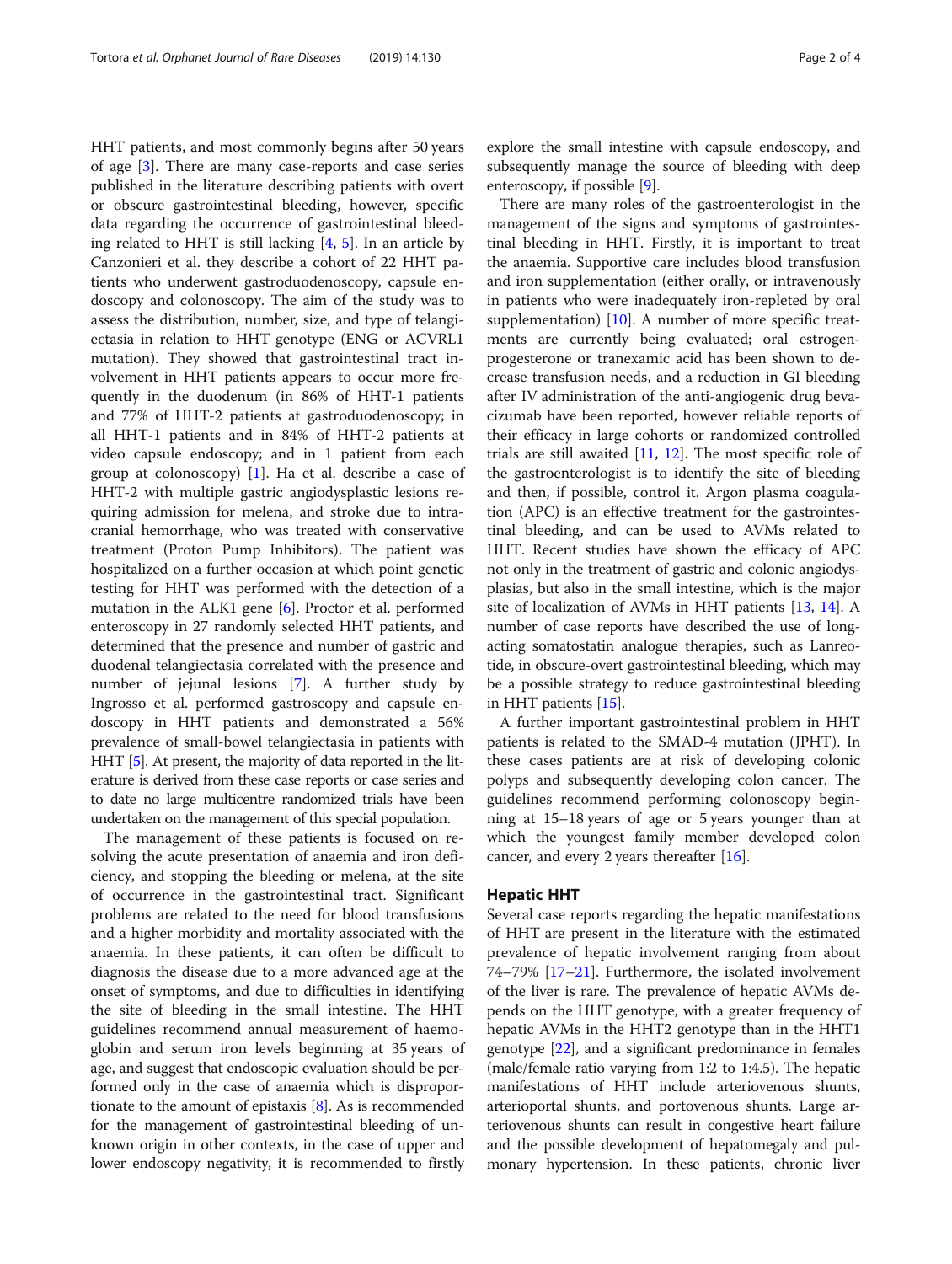<span id="page-2-0"></span>ischemia can cause fibrosis and liver cirrhosis. Arterioportal shunts are rare, and are accompanied by arteriovenous shunts. Arterioportal shunts are associated with portal hypertension and its manifestations, such as abdominal ascites or gastrointestinal bleeding due to varices. Other findings on ultrasound or CT scan include a markedly dilated portal vein, hepatic vein, and inferior vena cava with a heterogeneous structure of the liver, nodules and areas of abnormal parenchymal perfusion. In particular, this perfusion abnormality can also compromise hepatocellular regenerative activity leading to focal nodular hyperplasia (FNH), which has a 100-fold greater prevalence in HHT patients than in the general population, or to nodular regenerative hyperplasia [\[8,](#page-3-0) [23](#page-3-0), [24\]](#page-3-0) Indeed, ultrasound of the liver vasculature shows high velocity and low resistance indices of the hepatic arteries with multiple intraparenchymal hepatic shunts [[17](#page-3-0), [25\]](#page-3-0). Other associated manifestations occurring as a consequence of liver involvement include: an increased preload with high-output cardiac failure, portal hypertension, mesenteric ischemia, and biliary disease. In patients with chronic cardiac overload due to liver AVMs, atrial fibrillation has been shown to occur at a rate of 1.6 per 100 person-years, suggesting that caution should be taken in this patient group. Additionally, physicians should be aware of the possibility of developing an anicteric cholestasis due to perfusion anomalies. The main manifestations of biliary disease are biliary stenosis and local cysts or bilomas. In a study describing the occurrence of these anomalies, the authors suggest that the pathophysiology underlying bile duct abnormalities may be related to the increased intra-biliary pressure caused by tortuous ectatic vascularity and biliary ischemia [[26](#page-3-0), [27\]](#page-3-0). Encephalopathy, mesenteric angina, or ischemic cholangiopathy with potential hepatic necrosis can also occur but are much rarer [\[8](#page-3-0), [24](#page-3-0)].

The EASL guidelines recommend screening for hepatic AVMs in asymptomatic individuals with suspected or definite HHT using hepatic Doppler ultrasound as the first line investigation. Second line techniques such as CT or MR scanning are indicated in the differential diagnosis in the case of nodules of the hepatic parenchyma. To determine the hemodynamic impact of liver AVMs on cardiac and pulmonary function it is recommended to perform an echocardiographic evaluation. Patients must be treated with intensive medical therapy in the case of heart failure, portal hypertension, and encephalopathy, and it is important to detect patients that need more intensive treatment at an earlier stage [\[28](#page-3-0)]. Buscarini et al. demonstrated that the embolization of hepatic AVMs has led to lethal hepatic infarctions [\[29](#page-3-0)]. Orthotopic liver transplantation represents the only definitive curative option for hepatic AVMs in HHT, and is indicated in patients with ischemic biliary necrosis, intractable high output cardiac failure and complicated

pulmonary hypertension [\[8,](#page-3-0) [24\]](#page-3-0). Other medical treatments have been proposed, including Bevacizumab, but they have an unpredictable efficacy and non-negligible toxicity [[28\]](#page-3-0).

### Conclusions

Hereditary Hemorrhagic Telangiectasia is a systemic disease with multi-organ involvement. The main manifestations are teleangectasias or arterio-venous malformation which can cause bleeding. The most prevalent clinical manifestation is nose bleeding associated with anaemia. Current international guidelines mainly focus attention on the management of anaemia and suggest the use of endoscopy only in patients with severe anaemia which is unrelated to epistaxis  $[8]$  $[8]$ . For this indication, the role of the gastroenterologist is crucial in the management of acute and chronic manifestations of HHT. The intestinal and hepatic involvement can negatively affect the progression of the disease and for this reason we believe that in the near future, it will be important to screen all patients for the gastrointestinal manifestations of HHT.

#### Abbreviations

AVMs: Arterio-venous malformations; CE: Capsule endoscopy; DAE: Device assisted enteroscopy; EGD: Esophagogastroduodenoscopy; HHT: Hereditary hemorrhagic teleangectasia

#### Acknowledgements

Not applicable.

#### Authors' contributions

AT and GH performed the research and wrote the paper; MER, EG, VO, AG performed the research and reviewed the paper. All authors read and approved the final manuscript.

#### Funding

No financial support.

#### Availability of data and materials

Not applicable, and for this review all the bibliographic material has been consulted by pubmed.

#### Ethics approval and consent to participate

Not applicable.

#### Consent for publication

Not applicable.

#### Competing interests

We declare no commercial, personal, political, intellectual or religious conflict of interests.

#### Author details

<sup>1</sup> Fondazione Policlinico Universitario A Gemelli IRCCS, Roma, Italy. <sup>2</sup> Università Cattolica del Sacro Cuore, Roma, Italy. <sup>3</sup>Department of Clinical Medicine Trinity College Dublin, Dublin 2, Ireland.

#### Received: 6 February 2019 Accepted: 27 May 2019 Published online: 07 June 2019

#### References

1. Canzonieri C, Centenara L, Ornati F, Pagella F, Matti E, Alvisi C, Danesino C, Perego M, Olivieri C. Endoscopic evaluation of gastrointestinal tract in patients with hereditary hemorrhagic telangiectasia and correlation with their genotypes. Genet Med. 2014;16:3–10. [https://doi.org/10.1038/gim.2013.62.](https://doi.org/10.1038/gim.2013.62)